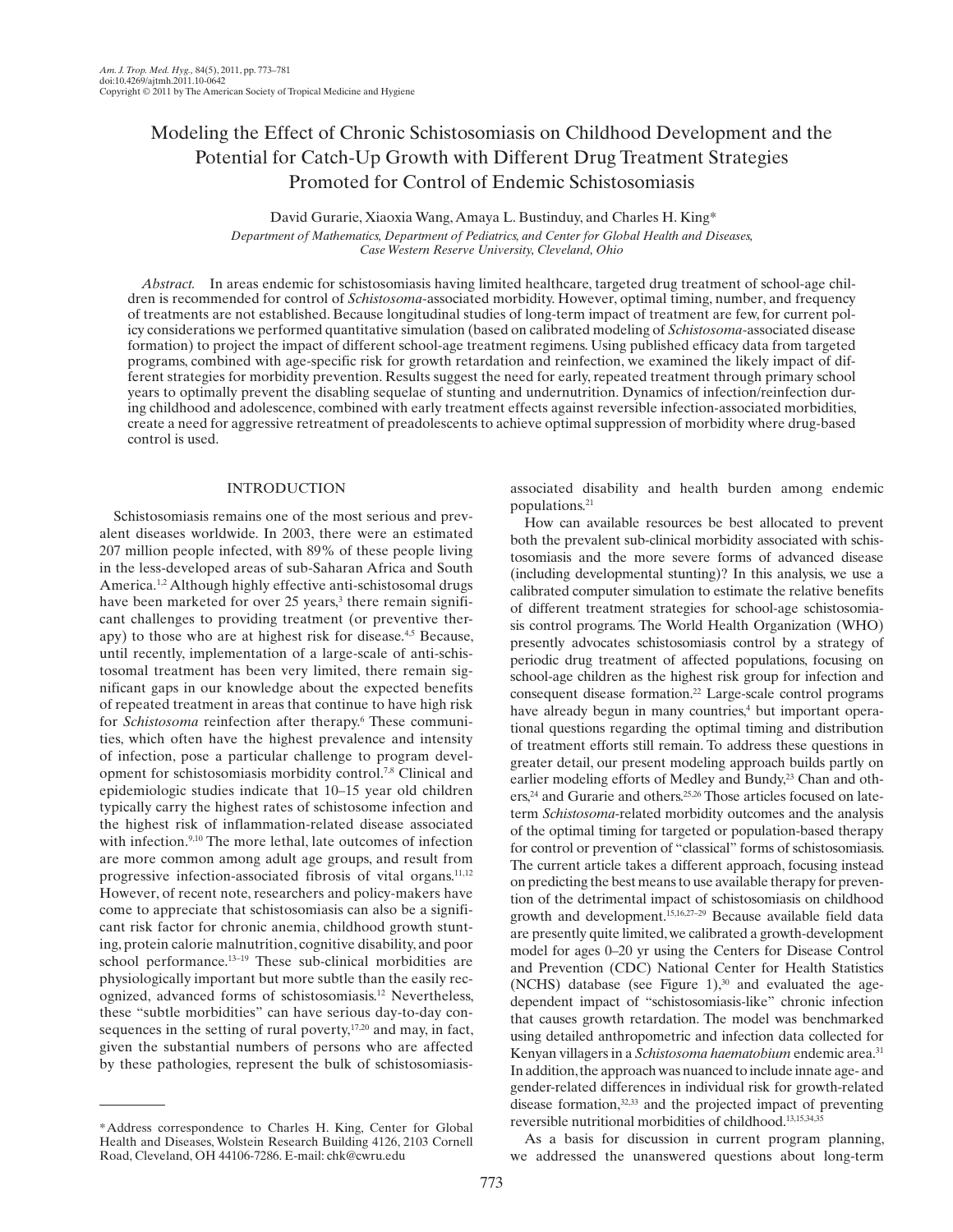

FIGURE 1. Examples of normal growth patterns for children: Left panels indicate Centers for Disease Control and Prevention (CDC) curves for normal weight and height values at different ages during childhood, indicating growth-related gains up to 20 years of age. Right panels indicate their corresponding normal age-specific rates of change ("growth velocity"), based on National Center for Health Statistics (NCHS) data available at: http://www.cdc.gov/growthcharts/percentile\_data\_files.htm . 30 Representative data for boys' height and linear growth velocity are shown in the upper panels. Data for girls' weight and weight gain at different ages are shown in the lower panels. Graphed lines, from bottom to top, represent the observed 3rd, 10th, 50th, 90th, and 97th percentiles of normal childhood growth, respectively.

treatment impacts by developing outcome predictions based on a bounded modeling system that accounted for 1) agerelated parasite exposure<sup>36-38</sup>; 2) the kinetics for development of inflammation-related disease<sup>39-42</sup>; 3) the impact of infection on early and mid-childhood growth retardation<sup>17,43</sup>; and 4) a child's potential for catch-up growth at different stages of childhood and adolescence.<sup>44</sup> Our analysis indicates that optimal drug-based control strategies have the potential to substantially reduce developmental morbidities found among schistosomiasis-affected populations.

## MATERIALS AND METHODS

 **Modeling approach.** Given the limited amount of data on long-term clinical outcomes of schistosomiasis control programs, and to estimate and compare the potential long-term benefits of different operational approaches to drug-based control of schistosomiasis, we sought to simulate the deleterious effect of chronic infection on early-life development (0 to 20 yr) by a dynamic model that coupled parasite worm acquisition during childhood to observed deviations from normal human growth patterns among children with schistosomiasis<sup>27,29,45,46</sup> (see Figure 2 and the Supplemental Appendix for details). This linked system allowed us to explore the relative quantitative impacts of different age-targeted control strategies on cumulative schistosomiasis-associated nutritional morbidity at 20 years of age, although in a stationary population with a stable environmental transmission pattern.<sup>6,8</sup>

 Age plays an important role in the schistosome transmission, as it is strongly correlated with behavioral factors linked to risk for transmission (water contact rate, snail contamination, and new infection), 36–38 and to the phenomenon of gradual acquisition of age- or experience-dependent partial resistance to new infection. 39–42 The modeling system used for this analysis can be viewed as the average state of growth, infection, and

disease (mean worm burden, accumulated damage, and resulting developmental impairment) of an age cohort for whom infection and disease state are then "perturbed" by various treatment intervention strategies. 23,24

 Because morbidity and developmental stunting in schistosomiasis are linked to infection intensity and its cumulative duration,<sup>10</sup> chemotherapy-based disease control can take its cues from two different perspectives: 1) a global reduction of community intensity of infection (average worm burden) at a given time *t*, to be effected in the short term through broadbased drug treatment intervention; or 2) a targeted, age-based reduction of infection, based on a person's year of life (as a surrogate of his or her current infection intensity and projected exposure to infection over the near future).<sup>25</sup> In this work, we focused on the latter, i.e., age-targeted treatment and its effects on age-dependent patterns of development.

 Details of the mathematical modeling approach, and its programming and calibration are presented in the Supplemental Appendix. The related Mathematica programming used for this analysis is available from authors DG and XW.

#### RESULTS

 On the basis of modeling of schistosomiasis-associated growth retardation observed among untreated children (shown in Figure 2), Figure 3 shows potential remediation of growth deficits by a hypothetical, three-session praziquantel (PZQ) treatment regimen (given at 6, 9, and 12 years of age) for a typical resident of a schistosomiasis-endemic area. The analysis indicates that, despite continuing transmission and risk of reinfection, improvements can occur gradually by the end of childhood (age 20 yr) in terms of height and weight among treated as compared with untreated children (Table 2). Results of the modeling analysis, which quantified potential recovery from infection-associated weight deficits for both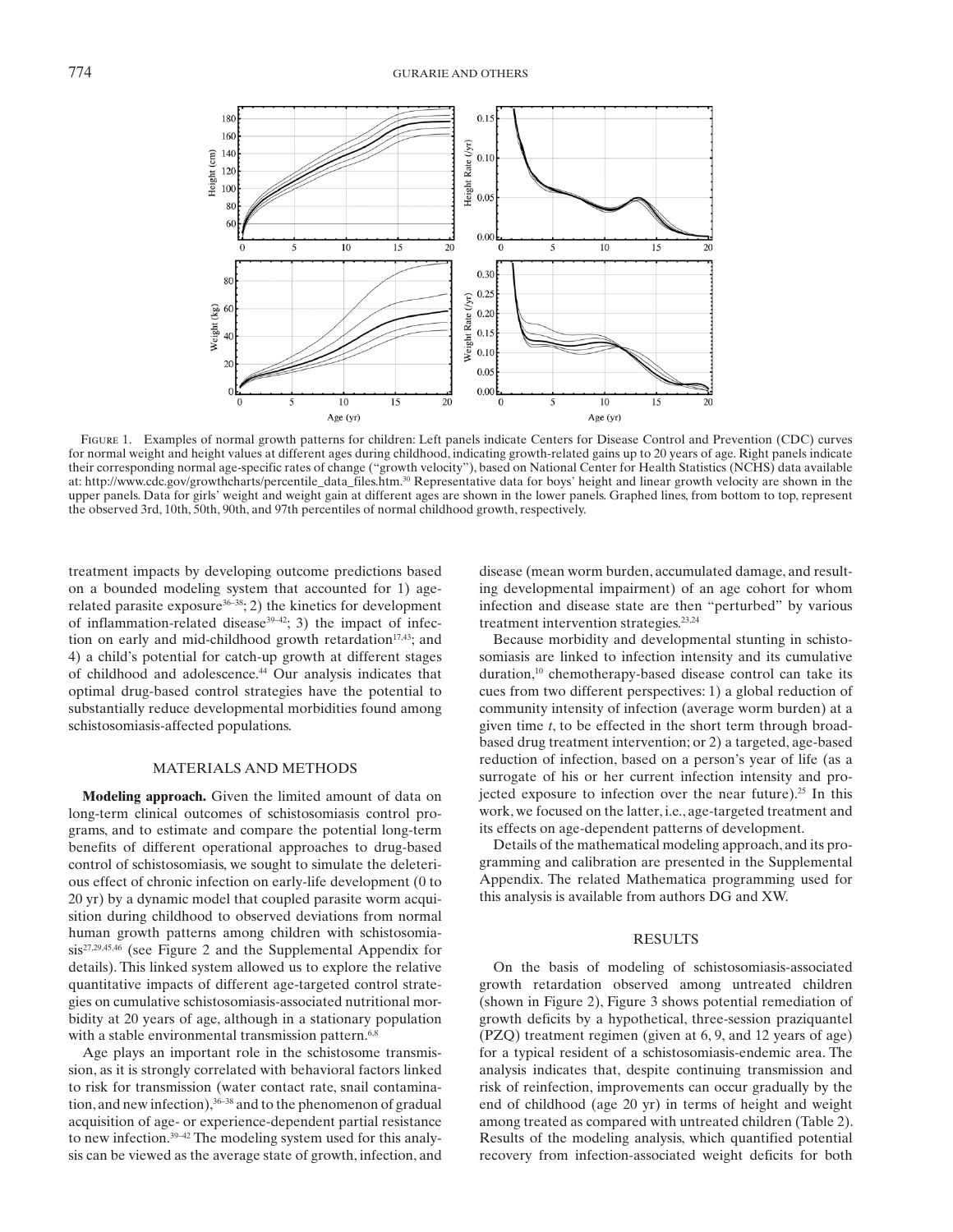

FIGURE 2. Envelopes of *Schistosoma* infection intensity (worm burden, approximated by counts of excreted eggs)<sup>47</sup> and related effects on growth patterns (in terms of height and weight) for the modeled heterogeneous endemic population. Boys are indicated in the upper panels and girls are indicated in the lower panels. Each hypothetical gender cohort was assembled from five quantile groups, reflecting the range of their initial potential for healthy growth, i.e., normally capable of reaching the 5th, 25th, 50th, 75th, or 95th percentiles, respectively. Left panels indicate the range of likely egg counts for each age group. Middle panels indicate the range of likely heights, and right panels indicate the likely range of weights at different ages among the affected childhood populations. In each height and weight plot, the thick solid curve represents the desired United States median growth, dashed lines from bottom to top represent, respectively, the community minimum and maximum values as affected by recurrent *Schistosoma* infection; small dots represent calibration data from field studies,<sup>31</sup> and the thin solid line is the best-fit curve with the parameters shown in Table 1.

girls and boys, indicate that treatment campaigns with greater adherence (i.e., 80% as compared with 20% yearly coverage) would result in the greatest improvement in growth outcomes  $(Figure 4)$ .

 We next explored the relative impact of three different regimens currently recommended by WHO for school-age treatment of schistosomiasis in high, medium, and low prevalence areas. 48 These regimens were 1) treat children every year from age 5 to 15 yr (recommended in high  $[\geq 50\%]$  prevalence areas); 2) treat children every 2 years from age 5 to 15 yr (recommended in medium [10–30%] prevalence areas); and 3) treat children on school entry and at primary school completion (recommended in low [< 10%] prevalence areas). We also examined differences in outcomes among programs that commenced treatment either at age 4 or 6 yr. As compared with United States median values, Table 2 shows the mean relative heights and weights obtained at 20 years of age by boys

and girls living in communities following these different strategies, and compares results obtained for different levels of community participation (adherence). Figure 4 shows the same results from a different point of view, i.e., the resulting deficits (as a percentage of normal growth) in height and weight for boys and girls either after no therapy, or after participation in differently timed treatment programs during the childhood years from 5 to 15 yr. From Table 2 we see that for the benchmark population, starting treatment at age 4 yr instead of age 6 yr appears to make little difference in ultimate outcomes, both for the every-1 year and every-2 year strategies. The model also suggests that treatment at 6, 9, and 12 years of age has comparable benefits to those of an every-2 year treatment program. In contrast, the 2-session regimen (i.e., at only ages 5 and 15 yr) appears not to be very effective in improving net growth outcomes, no matter how high the adherence with this regimen. Overall, boys, who are often more wasted or



FIGURE 3. Projected effects of treatment at 6, 9, and 12 years of age (with the fraction of worms killed in each session being 90%) on worm burden and developmental growth of an individual randomly selected from the modeled community. Solid curves are for baseline state (untreated infection) and dashed lines show the expected impact of the three treatment schedule.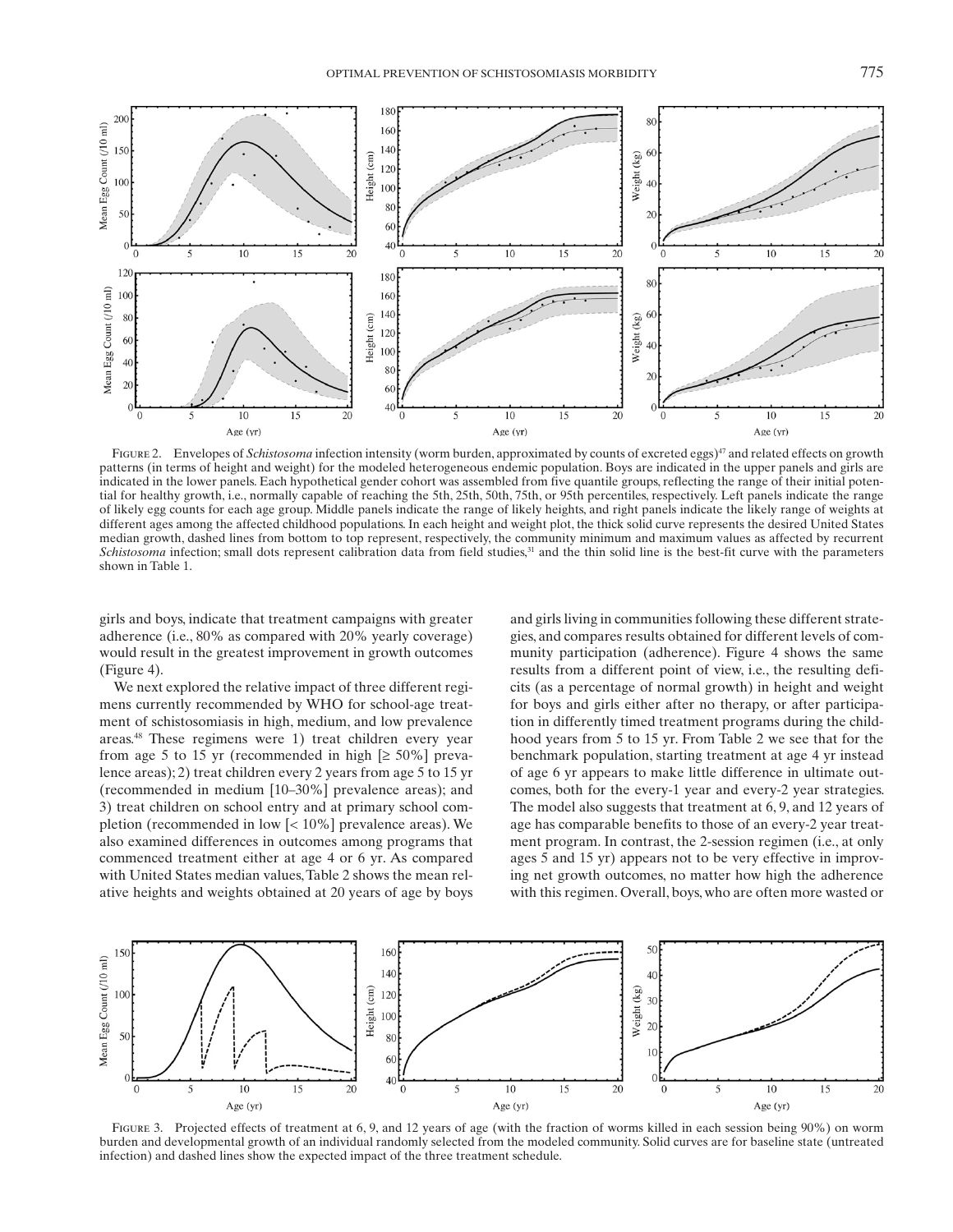## 776 GURARIE AND OTHERS

| ۰.<br>I<br>×.<br>۰,<br>I<br>۰.<br>× |  |
|-------------------------------------|--|
|-------------------------------------|--|

 Simulation parameter descriptions (see the Supplemental Appendix) and their best-fit values based on infection and anthropometric data from Kajiwe village, Kenya<sup>31</sup>

|                     |                                                                  |                                                                                        | Girls     | <b>Boys</b>   |
|---------------------|------------------------------------------------------------------|----------------------------------------------------------------------------------------|-----------|---------------|
| Type                | Symbol                                                           | Description                                                                            |           | Height/weight |
| Worm burden         | $S_0$                                                            | Maximum force of infection among ages                                                  | 31.2      | 52.6          |
| a <sub>0</sub><br>p | Age (in years) when the rate of new infections begins to decline | 8.7                                                                                    | 7.1       |               |
|                     | Exponential in contact pattern                                   | 15.13                                                                                  | 2.96      |               |
| Morbidity           | $V_0$                                                            | Maximum morbidity resolution rate                                                      | 10.18     | 0.75          |
|                     | $\alpha$                                                         | Rate of min/max of resolution rate                                                     | 0.2       | 0.07          |
|                     | a.                                                               | Threshold age for resolution jump                                                      | 11.3      | 8.3           |
|                     |                                                                  | Hill exponent for morbidity resolution                                                 | 5.47      | 1.0           |
| Remedial growth     | $\frac{q_1}{z_{0/2}}$<br>⁄ρ                                      | Threshold of stunting factor $\phi$ /morbidity<br>accretion rate                       | 7.67/9.85 | 122.96/103.61 |
|                     | $\Phi_0$                                                         | Maximum stunting (growth reduction) rates caused by morbidity                          | 0.5/0.13  | 0.52/0.18     |
|                     | $\phi_1$                                                         | Baseline stunting rates (norm $= 1$ ), caused by factors other than schisto infection) | 0.99/0.82 | 0.96/0.8      |
|                     | $\mathfrak{m}$                                                   | Hill exponent in $\phi$                                                                | 7.1/5.15  | 4.93/1.7      |
|                     | K                                                                | Ratio of age-specific remedial growth rate to normal growth rate                       | 11.13/8.0 | 9.37/7.84     |

stunted than girls when untreated, $29,49$  were predicted to experience greater benefits after treatment than girls, for whatever strategy used.

As shown in the lower panels of Figure 4, in communities with 80% or higher adherence to repeated annual treatment, cumulative deficits (estimated for 20-year-old individuals in the face of continuing risk for reinfection with *S. haematobium*) were reduced in magnitude for height outcomes by 70% in boys and by about 76% in girls. Corresponding weight deficits at 20 years of age were reduced by 72% for boys and by 70% in girls. Where treatment was less frequent (only 2–3 treatments in childhood) or where adherence was less good (e.g.,  $20\%$ ; see Figure 4, upper panels) the impact of drugbased treatment campaigns on the childhood population's growth and development profile was projected to be much more modest, on the order of only 3–60% reductions in the cumulative height and weight deficits overall.

## DISCUSSION

 The nonlinear dynamics of *Schistosoma* transmission and the complexity of age- and time-related factors influencing infection-related disease formation have made it difficult for experts to gauge the potential lifetime benefits of repeated anti-schistosomal treatments in endemic communities.<sup>50</sup> Risk of infection-associated morbidity increases with both

TABLE 2

Predicted community height and weight values (relative to United States median at age 20 yr), ensuing from different school-age treatment

| regimens*                                           |                                                                  |              |              |              |  |  |  |  |
|-----------------------------------------------------|------------------------------------------------------------------|--------------|--------------|--------------|--|--|--|--|
|                                                     | Female                                                           |              | Male         |              |  |  |  |  |
| Strategy                                            | Height                                                           | Weight       | Height       | Weight       |  |  |  |  |
| A. Untreated                                        | 0.962(0.036)                                                     | 0.939(0.138) | 0.924(0.033) | 0.757(0.115) |  |  |  |  |
|                                                     | B. Treat at school entry and completion (ages 5 and 15 yr) with: |              |              |              |  |  |  |  |
| 20% adherence                                       | 0.962(0.036)                                                     | 0.939(0.138) | 0.926(0.033) | 0.771(0.122) |  |  |  |  |
| 50% adherence                                       | 0.962(0.036)                                                     | 0.940(0.138) | 0.930(0.033) | 0.792(0.121) |  |  |  |  |
| 80% adherence                                       | 0.963(0.036)                                                     | 0.941(0.138) | 0.933(0.033) | 0.812(0.122) |  |  |  |  |
| C. Treat at ages 6, 9, and 12 yr, with:             |                                                                  |              |              |              |  |  |  |  |
| 20% adherence                                       | 0.968(0.037)                                                     | 0.948(0.142) | 0.934(0.040) | 0.793(0.135) |  |  |  |  |
| 50% adherence                                       | 0.976(0.038)                                                     | 0.963(0.146) | 0.950(0.043) | 0.846(0.146) |  |  |  |  |
| 80% adherence                                       | 0.985(0.034)                                                     | 0.978(0.144) | 0.967(0.041) | 0.896(0.145) |  |  |  |  |
| D. Treat every other year beginning age 6 yr, with: |                                                                  |              |              |              |  |  |  |  |
| 20% adherence                                       | 0.968(0.038)                                                     | 0.949(0.143) | 0.935(0.042) | 0.799(0.142) |  |  |  |  |
| 50% adherence                                       | 0.979(0.039)                                                     | 0.965(0.147) | 0.954(0.046) | 0.861(0.154) |  |  |  |  |
| 80% adherence                                       | 0.989(0.035)                                                     | 0.980(0.145) | 0.973(0.043) | 0.919(0.150) |  |  |  |  |
| E. Treat every other year beginning age 4 yr, with: |                                                                  |              |              |              |  |  |  |  |
| 20% adherence                                       | 0.968(0.038)                                                     | 0.949(0.143) | 0.935(0.042) | 0.799(0.142) |  |  |  |  |
| 50% adherence                                       | 0.979(0.035)                                                     | 0.965(0.147) | 0.955(0.046) | 0.861(0.155) |  |  |  |  |
| 80% adherence                                       | 0.989(0.035)                                                     | 0.980(0.145) | 0.974(0.043) | 0.920(0.151) |  |  |  |  |
| F. Treat every year beginning age 6 yr, with:       |                                                                  |              |              |              |  |  |  |  |
| 20% adherence                                       | 0.969(0.039)                                                     | 0.949(0.143) | 0.936(0.043) | 0.802(0.146) |  |  |  |  |
| 50% adherence                                       | 0.980(0.040)                                                     | 0.965(0.148) | 0.956(0.048) | 0.868(0.160) |  |  |  |  |
| 80% adherence                                       | 0.991(0.035)                                                     | 0.982(0.145) | 0.976(0.044) | 0.930(0.155) |  |  |  |  |
| G. Treat every year beginning age 4 yr, with:       |                                                                  |              |              |              |  |  |  |  |
| 20% adherence                                       | 0.969(0.039)                                                     | 0.949(0.143) | 0.936(0.043) | 0.802(0.146) |  |  |  |  |
| 50% adherence                                       | 0.980(0.040)                                                     | 0.965(0.148) | 0.957(0.048) | 0.869(0.160) |  |  |  |  |
| 80% adherence                                       | 0.991(0.035)                                                     | 0.982(0.145) | 0.977(0.044) | 0.931(0.155) |  |  |  |  |

\* Shown are projected mean values, with standard deviations in parentheses, for the fraction of normal growth obtained by boys and girls under each regimen.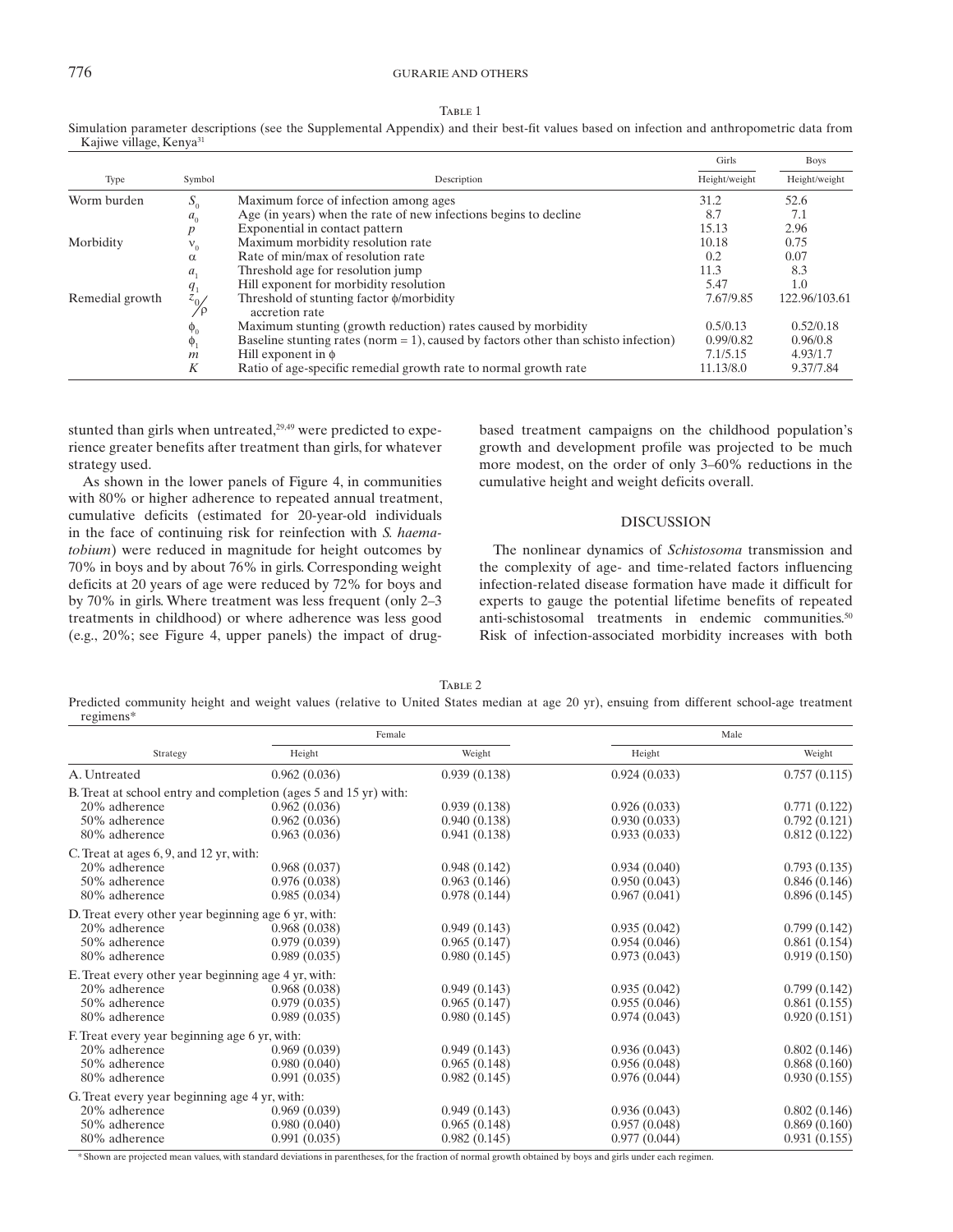

FIGURE 4. Projected impact of different schistosomiasis treatment regimens on accrued growth (relative to normal) at 20 years of age for infected girls and boys exposed to possible reinfection in endemic areas, based on model simulations of growth, reinfection, and potential for catchup growth after treatment. In each panel, clustered bars for girls and boys compare the projected outcomes of five proposed strategies: 1) no treatment; 2) treatment at the time of school entry and completion (ages 5 and 15 yr); 3) treatment at 6, 9, and 12 years of age; 4) treatment every 2 years; and 5) treatment every year during school ages from 4 up to 15 years of age. Upper panels show substantially reduced impact when community participation is low (20%), as compared with where projected uptake and adherence are high (80%, lower panels).

the duration and the intensity of infection, reflecting an aggregate effect of local tissue injury from granulomatous inflammation to parasite eggs deposited in host tissues, and the systemic effects of chronic inflammation. 15,21,51 In particular, chronic anemia and growth stunting during childhood are believed to be the result of chronic anti-parasite inflammation that persists throughout childhood and adolescence.<sup>16</sup> Although school-based treatment has long been recommended as a means to suppress the heaviest burden of *Schistosoma* infection that occurs during childhood,<sup>52</sup> field studies indicate that such programs may fail to suppress transmission in high- and medium-risk communities, such that reinfection remains highly likely despite repeated treatments given during school age.<sup>6</sup> Although inflammation may subside after successful elimination of infection (with substantial benefits in terms of improved hemoglobin levels and rebound growth)<sup>8,13,27,45,53</sup> early reinfection appears to reactivate these inflammationassociated morbidities, resulting in only limited benefits from any single round of therapy. 34,54

 It is only recently that growth and nutrition-related morbidities have become more widely recognized as significant components of the schistosomiasis-associated disease burden. 17 Notably, only two studies have examined the long-term effects of repeated anti-schistosomal treatments (given during childhood) on later adult health. 55,56 For now, because the data on the late benefits of treatment are limited, and considering the need for informed policy formulation in this area, it is appropriate at this point to use established modeling techniques (calibrated on available data) to estimate the benefits of repeated treatment campaigns on *Schistosoma* -associated growth deficits that may occur during childhood. Our modeling analysis, benchmarked to available individual-level field data, was based on the well-recognized potential of children for "catch-up growth" following recovery from chronic diseases. 44 Individuals can acutely increase their post-insult growth velocity up to 4-fold after the growth restriction ceases. This is known as type A catch-up growth. In another form of catch-up growth, known as type B, puberty can be delayed by several years, allowing linear bone growth to continue for an extended compensatory period. 44 However, for schistosomiasis, the net impact of any type B recovery is likely to be complex, in that pubertal hormonal changes per se have been shown to down-modulate anti-parasite inflammation and reduce nutritional deficits associated with *Schistosoma japonicum* infection.<sup>57</sup> We recognize that one of the limitations of our simulation model is that we are not able to distinguish the relative contributions of these two types of growth recovery. Future longitudinal studies, using careful Tanner staging for sexual maturity<sup>57</sup> will be needed to clarify the relative effects of type A and type B recovery following treatment. Other factors, such as diet quality and co-infection with other parasitic worms, including soil-transmitted helminths, may serve to limit actual catch-up growth in treatment campaigns. Our study is limited in that it focused primarily on schistosomiasis and data on the impact of *S. haematobium* infection. Outcomes of masstreatment may prove different for *Schistosoma mansoni* - or *S. japonicum* -affected areas, 29,45,49 particularly if the risk for reinfection is highly episodic or changes significantly during the treatment campaign.

 Like other studies of the growth impact of schistosomiasis, <sup>27,29,45,49</sup> we have used CDC/NCHS growth standards<sup>58</sup> as our norms for affected children. Even though their formulae were developed on the basis of sampling children within the United States population, these 2000 CDC/WHO standards are widely accepted as reference parameters for childhood growth among most other populations. 30,59 New reference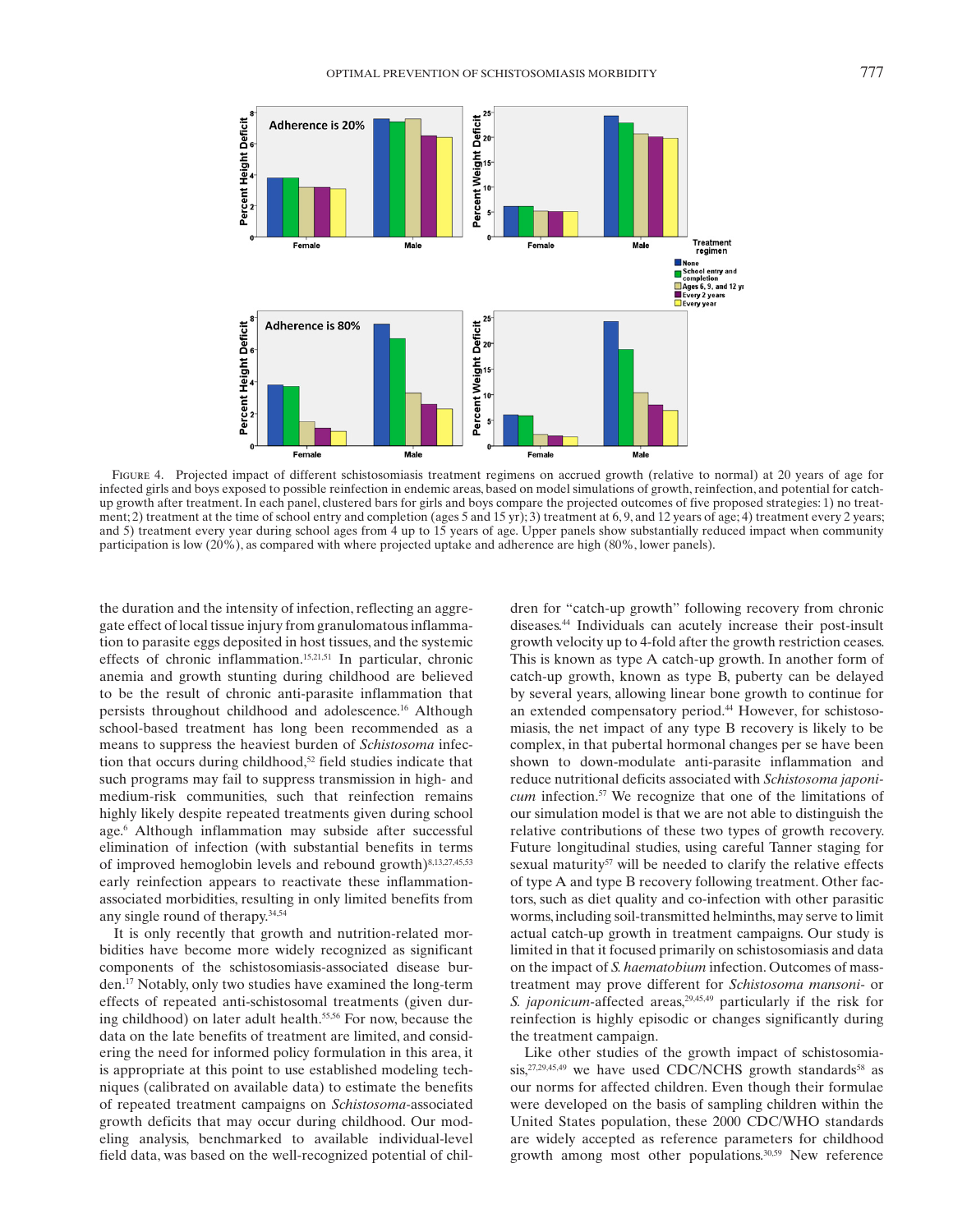standards based on sampling in six countries are being developed by the WHO,<sup>60</sup> but, at the time of this study, they had not been implemented for children > 5 years of age. Undoubtedly, for future research, the use of these newer international standards should be considered.

 We should stress that, as constructed, our model gives a lower bound estimate of growth remediation, and the real benefits could be higher. Indeed, mass drug administration (MDA) may have a double effect in some communities—it can lower human infection levels and may also reduce transmission in some locales, particularly if high-risk adults are included in the treatment campaign. Our present simulation does not account for the coupled process of "human-to-snail transmission" (only its "snail-to-human" part), so that part (1) of the model system could underestimate the effect of drug treatments on the process of contamination and snail infection. However, human-to-snail transmission remains a patchy, nonlinear phenomenon in which a single infected individual (alone) can continue to contaminate one or more snail contact sites and maintain transmission for several months within any given community. This is the likely reason that MDA programs have not reliably reduced transmission in many highprevalence areas. 8,61 Nevertheless, our projections do suggest an increasing benefit from repeated treatments during childhood, even in the face of continuing reinfection.

 Our results suggest that repeated treatment during childhood has the potential to reverse most, but not all, growth impairment associated with schistosomiasis. In particular, early treatment of *S. haematobium* with PZQ beginning at or before 6 years of age, with repeated treatments into the adolescent years, appears likely to be most effective in facilitating catch-up growth among repeatedly infected children. The gender-specific differences in growth observed among our benchmark Kenyan population (Figure 2) were consistent with those found in treatment studies of *S. mansoni* infection in Brazil. 29,49 In those studies, infected males were found to suffer more undernutrition, but they also had more dramatic improvements after anti-schistosome therapy.<sup>49</sup> Among our calibration sample of children, boys had higher average egg burdens than girls (geometric mean = 96 eggs/10 mL urine versus 36 eggs/10 mL urine), which might explain a higher risk of inflammation with corresponding worsening of growth-related morbidity outcomes. Another possible factor contributing to gender difference may be a difference in daily activity patterns, with higher rates of caloric consumption and/or higher rates of reinfection among boys.<sup>62</sup> More research on the question of the relative gender-specific, growth-related disease risk is needed.

 Historically, policy-makers have tended to underestimate the health impact of non-lethal morbidities associated with schistosomiasis (compare, e.g., the conclusions stated in References 63–66 to the meta-analysis in Reference 15). However, multiple cross-sectional studies have documented growth retardation in children infected with all species of *Schistosoma* parasites. 45,49,67,68 In terms of policy implications, there are likely to be important economic effects of childhood growth retardation that results in permanent stunting of adults. Short stature is associated with a decrease in productivity in many settings: previous studies estimate that a 1% decrease in adult stature is associated with a 1.4% decrease in productivity in less-developed economies. 69–71 Unmeasured confounders, such as differences in food availability, undoubtedly exist, 13 but the

reproducibility of the benefits of specific anti-schistosomal therapy suggest a significant growth effect of chronic schistosomiasis wherever it occurs.<sup>27,28,45,49</sup> Although the durable longterm impact of anti-schistosomal treatment in reversing wasting or stunting has not been as well studied, treatment outcomes studies, including randomized-placebo controlled trials, indicate the potential for growth improvement with specific antischistosomal therapy. In the Philippines, in villages endemic for *S. japonicum*, children who were most wasted or stunted at baseline had the best relative outcomes after treatment. 45 In Kenya, marked improvement in growth was observed after a single dose of an anti-schistosomal drug (metrifonate or PZQ) for the treatment of *S. haematobium* at follow-up after 8 months.<sup>27</sup> Of note, an inflammatory response related to growth impairment has been shown when reinfection occurs after successful primary treatment of *S. japonicum*.<sup>54</sup> This association, however, has not been examined in areas endemic for *S. haematobium* or *S. mansoni,* and the potential importance of this link to later growth impairments remains an important area for future study.

 Other aspects of schistosomiasis-related morbidity and impairment were not included in our model. However, the age dynamics and reversibility of outcomes such as anemia and learning-related disabilities could easily be incorporated into future modeling efforts to identify the optimal timing and frequency for their prevention. Other modifications may need to be considered as new data emerge. Children's growth patterns exhibit different rates according to levels of bone maturity and sexual development.<sup>44,57,72,73</sup> Retardation in growth will continue if inflammation persists or quickly recurs,<sup>74</sup> but there is a potential for regaining a normal growth velocity.<sup>75</sup> Changes in environment and nutrient availability are not necessarily sufficient to reverse early growth impairment.<sup>72</sup> However, the effect of a delayed puberty, sometimes seen in low resource settings, can be beneficial for catch-up growth if the causative insult has ceased. 75 Our results suggest that in the typical setting of endemic schistosomiasis, where reinfection can rapidly occur after treatment, mass administration campaigns that include periodic retreatment through adolescence may be needed to obtain a healthy rate of growth.

 Data are scarce on the true prevalence of schistosomiasis among preschool-age children.<sup>76</sup> Our analysis was calibrated on detailed information from school-age children (5–20 yr) in one affected village. In the future, to assess the potential benefit of anti-schistosomal treatment during preschool years, it will be important to include these younger subjects in community-based studies, including more sensitive diagnostics for *Schistosoma* infection than the standard, relatively insensitive assays based on egg-detection in stool and urine. $77-81$ Quantifying pro-inflammatory markers such as interleukin-6 (IL-6) and tumor necrosis factor- $\alpha$  (TNF- $\alpha$ ) among preschool-age children with serologic evidence of early infection could provide evidence of early effects of infection before egg numbers reach their threshold to be reliably detected in the excreta.  $47,80,81$  Our simulations indicate that if growth deficits are associated with infection in preschool years, then starting treatment at earlier ages (preschool years) might yield the best results for achieving near-normal growth in high-risk areas. As structured, our model did not indicate a benefit for early age therapy. However, it was based only on data for children 5 years of age and older, and in areas where earlier growth deficits can be tied to schistosomiasis, then initiation of treatment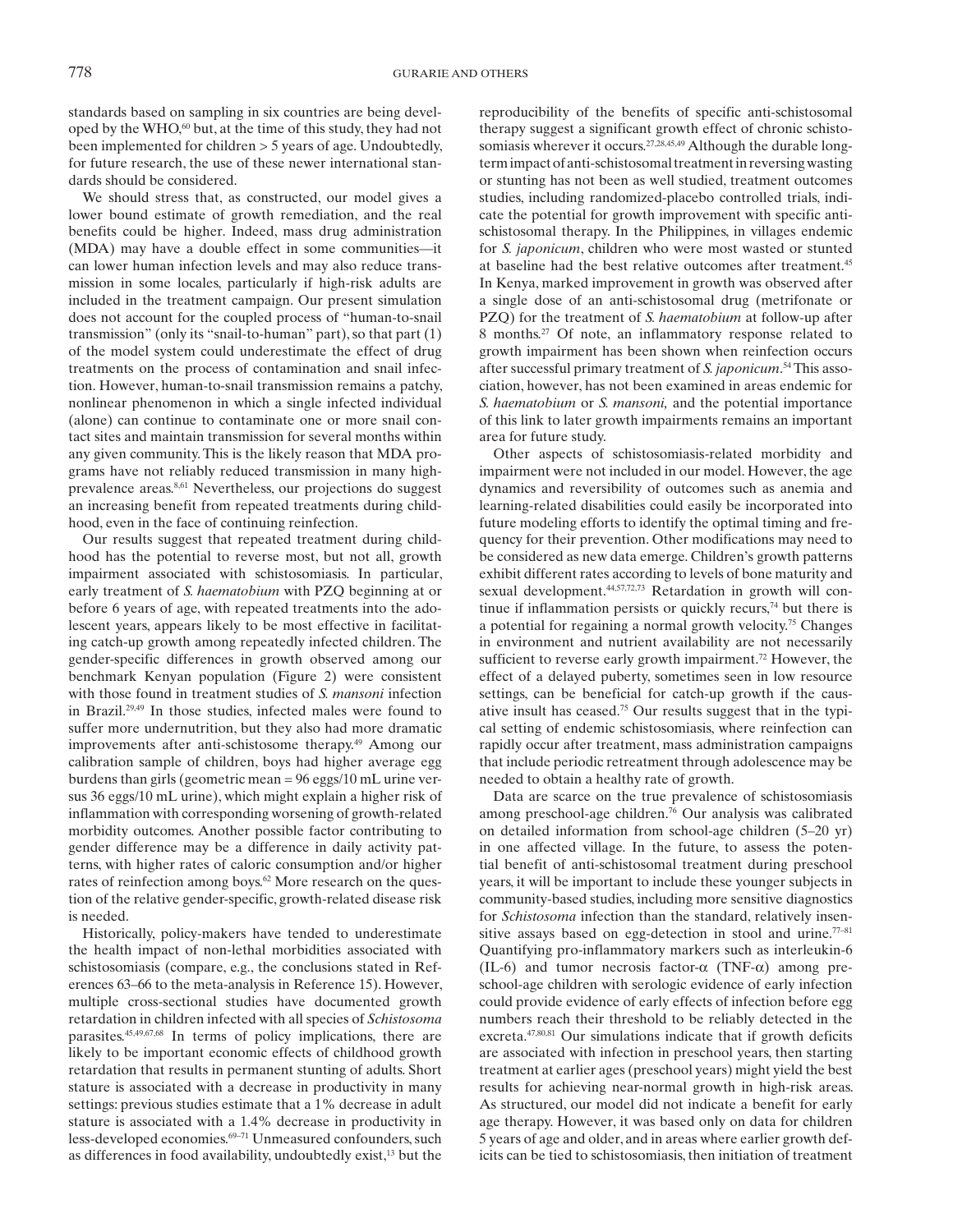in preschool years will likely prove beneficial. For now, and for the particular type of village setting studied here, our model clearly suggests that every other year treatments during school age (6–20 yrs) and high community adherence to treatment (> 50%) will provide the best aggregate growth outcomes among at-risk individuals.

 Received November 12, 2010. Accepted for publication January 24, 2011.

Note: Supplemental appendix appears at www.ajtmh.org.

 Acknowledgments: We thank Isabel Parraga of the CWRU Department of Nutrition for her invaluable guidance on the performance and interpretation of anthropometric studies.

 Financial support: This work was supported by National Institutes of Health Research grant R01TW008067 funded by the Ecology of Infectious Diseases Program of the Fogarty International Center. Funding support was also provided to ALB through an NIH T32 Ruth L. Kirschstein-National Service Research Award-Training Grant.

 Authors' addresses: David Gurarie and Xiaoxia Wang, Department of Mathematics, Yost Hall, Case Western Reserve University, Cleveland, OH, E-mails: dxg5@cwru.edu and xxw@cwru.edu. Amaya L. Bustinduy, Division of Infectious Diseases, Department of Pediatrics, Rainbow Babies and Children's Hospital, Cleveland, OH, E-mail: axb342@case.edu. Charles H. King, Center for Global Health and Diseases, Wolstein Research Building, Cleveland, OH, E-mail: chk@ cwru.edu.

#### REFERENCES

- 1. Chitsulo L, Engels D, Montresor A, Savioli L, 2000. The global status of schistosomiasis and its control. *Acta Trop* 77: 41-51.
- 2. Steinmann P, Keiser J, Bos R, Tanner M, Utzinger J, 2006. Schistosomiasis and water resources development: systematic review, meta-analysis, and estimates of people at risk . *Lancet Infect Dis 6:* 411–425.
- 3. King CH, Mahmoud AA, 1989. Drugs five years later: praziquantel. Ann Intern Med 110: 290-296.
- 4. Fenwick A , 2006 . New initiatives against Africa's worms . *Trans R Soc Trop Med Hyg 100: 200-207.*
- 5. Molyneux DH, Hotez PJ, Fenwick A, 2005. "Rapid-impact interventions": how a policy of integrated control for Africa's neglected tropical diseases could benefit the poor . *PLoS Med 2:* e336 .
- 6. Satayathum SA, Muchiri EM, Ouma JH, Whalen CC, King CH, 2006 . Factors affecting infection or reinfection with *Schistosoma haematobium* in coastal Kenya: survival analysis during a nineyear, school-based treatment program . *Am J Trop Med Hyg 75:* 83-92.
- 7. King CH, 2007. Lifting the burden of schistosomiasis-defining elements of infection-associated disease and the benefits of antiparasite treatment. *J Infect Dis 196:* 653-655.
- 8. King CH, Sturrock RF, Kariuki HC, Hamburger J, 2006. Transmission control for schistosomiasis—why it matters now . *Trends Parasitol 22:* 575 – 582 .
- 9. King CH, 2001. Epidemiology of schistosomiasis: determinants of transmission of infection . Mahmoud AA , ed. *Schistosomiasis* . London, UK: Imperial College Press, 115–132.
- 10. Smith JH , Christie JD , 1986 . The pathobiology of *Schistosoma haematobium* infection in humans . *Hum Pathol 17:* 333 – 345 .
- 11. Richter J, Correia Dacal AR, Vergetti Siqueira JG, Poggensee G, Mannsmann U, Deelder A, Feldmeier H, 1998. Sonographic prediction of variceal bleeding in patients with liver fibrosis due to *Schistosoma mansoni*. *Trop Med Int Health* 3: 728–735.
- 12. van der Werf MJ, de Vlas SJ, Brooker S, Looman CWN, Nagelkerke NJD, Habbema JDF, Engels D, 2003. Quantification of clinical morbidity associated with schistosome infection in sub-Saharan Africa. Acta Trop 86: 125-139.
- 13. Koukounari A, Gabrielli AF, Toure S, Bosque-Oliva E, Zhang Y, Sellin B, Donnelly CA, Fenwick A, Webster JP, 2007. *Schistosoma haematobium* infection and morbidity before and after large-

scale administration of praziquantel in Burkina Faso . *J Infect Dis 196:* 659 – 669 .

- 14. Olveda RM, 2001. Disease in schistosomiasis japonica. Mahmoud AA, ed. Schistosomiasis. London: Imperial College Press, 361-390.
- 15. King CH, Dickman K, Tisch DJ, 2005. Reassessment of the cost of chronic helmintic infection: a meta-analysis of disability-related outcomes in endemic schistosomiasis. *Lancet* 365: 1561-1569.
- 16. Friedman JF, Kanzaria HK, Acosta LP, Langdon GC, Manalo DL, Wu H, Olveda RM, McGarvey ST, Kurtis JD, 2005. Relationship between *Schistosoma japonicum* and nutritional status among children and young adults in Leyte, the Philippines . *Am J Trop Med Hyg* 72: 527–533.
- 17. King CH, Dangerfield-Cha M, 2008. The unacknowledged impact of chronic schistosomiasis. *Chronic Illn 4:* 65-79.
- 18. Ezeamama AE, Friedman JF, Acosta LP, Bellinger DC, Langdon GC, Manalo DL, Olveda RM, Kurtis JD, McGarvey ST, 2005. Helminth infection and cognitive impairment among Filipino children. *Am J Trop Med Hyg 72:* 540–548.
- 19. Nokes C, McGarvey ST, Shiue L, Wu G, Wu H, Bundy DA, Olds GR, 1999. Evidence for an improvement in cognitive function following treatment of *Schistosoma japonicum* infection in Chinese primary schoolchildren . *Am J Trop Med Hyg 60:* 556-565.
- 20. King CH, 2010. Parasites and poverty: the case of schistosomiasis. *Acta Trop 113:* 95 – 104 .
- 21. King CH, Bertino AM, 2008. Asymmetries of poverty: why global burden of disease valuations underestimate the burden of neglected tropical diseases . *PLoS Negl Trop Dis 2:* e209 .
- 22. WHO, 2006. Preventive Chemotherapy in Human Helminthiasis: *Coordinated Use of Anthelminthic Drugs in Control Interventions: A Manual for Health Professionals and Programme Managers* . Geneva, Switzerland: World Health Organization.
- 23. Medley GF, Bundy DAP, 1996. Dynamic modeling of epidemiologic patterns of schistosomiasis morbidity . *Am J Trop Med Hyg 55:* 149–158.
- 24. Chan MS, Guyatt HL, Bundy DA, Booth M, Fulford AJ, Medley GF, 1995. The development of an age structured model for schistosomiasis transmission dynamics and control and its validation for *Schistosoma mansoni* . *Epidemiol Infect 115:* 325 – 344.
- 25. Gurarie D, King CH, 2005. Heterogeneous model of schistosomiasis transmission and long-term control: the combined influence of spatial variation and age-dependent factors on optimal allocation of drug therapy. *Parasitology* 130: 49-65.
- 26. Gurarie D, King CH, Wang X, 2010. A new approach to modelling schistosomiasis transmission based on stratified worm burden . Parasitology 137: 1951-1965.
- 27. Stephenson LS, Latham MC, Kurz KM, Kinoti SN, 1989. Single dose metrifonate or praziquantel treatment in Kenyan children. II. Effects on growth in relation to *Schistosoma haematobium* and hookworm egg counts . *Am J Trop Med Hyg 41:* 445 – 453.
- 28. Stephenson LS, Latham MC, Kurz KM, Kinoti SN, Oduori ML, Crompton DW , 1985 . Relationships of *Schistosoma haematobium* , hookworm and malarial infections and metrifonate treatment to growth of Kenyan school children . *Am J Trop Med Hyg 34:* 1109–1118.
- 29. Parraga IM, Assis AM, Prado MS, Barreto ML, Reis MG, King CH, Blanton RE, 1996. Gender differences in growth of schoolaged children with schistosomiasis and geohelminth infection. *Am J Trop Med Hyg* 55: 150-156.
- 30. de Onis M, Garza C, Onyango AW, Borghi E, 2007. Comparison of the WHO child growth standards and the CDC 2000 growth charts. *J Nutr 137*: 144-148.
- 31. Olds GR, King CH, Hewlett J, Olveda R, Wu G, Ouma JH, Peters PA, McGarvey S, Koech D, Liu CY, Aligui G, Gachihi G, Kombe Y, Parraga I, Ramirez B, Whalen C, Horton RJ, Reeve P, 1999. Double-blind placebo controlled study of concurrent administration of albendazole and praziquantel in school children with schistosomiasis and geohelminths . *J Infect Dis 179:* 996 – 1003.
- 32. Blanton RE, Salam EA, Ehsan A, King CH, Goddard KA, 2005. Schistosomal hepatic fibrosis and the interferon gamma receptor: a linkage analysis using single-nucleotide polymorphic markers. *Eur J Hum Genet 13:* 660-668.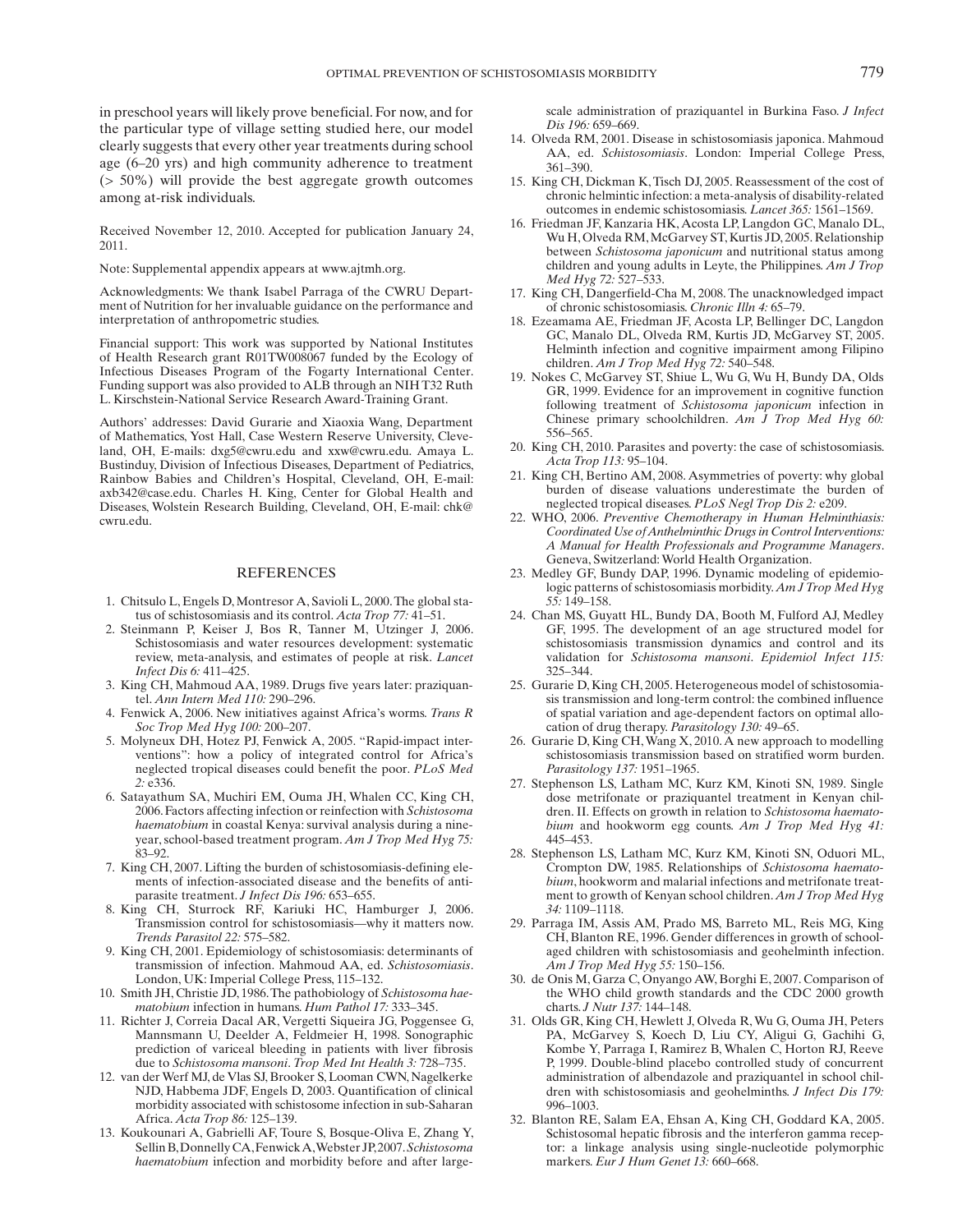- 33. Dessein AJ, Hillaire D, Elwali NE, Marquet S, Mohamed-Ali Q, Mirghani A, Henri S, Abdelhameed AA, Saeed OK, Magzoub MM, Abel L, 1999. Severe hepatic fibrosis in *Schistosoma mansoni* infection is controlled by a major locus that is closely linked to the interferon-gamma receptor gene . *Am J Hum*  Genet 65: 709-721.
- 34. Koukounari A, Fenwick A, Whawell S, Kabatereine NB, Kazibwe F, Tukahebwa EM, Stothard JR, Donnelly CA, Webster JP, 2006. Morbidity indicators of *Schistosoma mansoni*: relationship between infection and anemia in Ugandan schoolchildren before and after praziquantel and albendazole chemotherapy. *Am J Trop Med Hyg 75:* 278 – 286 .
- 35. Leenstra T, Acosta LP, Langdon GC, Manalo DL, Su L, Olveda RM, McGarvey ST, Kurtis JD, Friedman JF, 2006. Schistosomiasis japonica, anemia, and iron status in children, adolescents, and young adults in Leyte, Philippines. Am J Clin Nutr 83: 371-379.
- 36. Klumpp RK, Webbe G, 1987. Focal, seasonal and behavioural patterns of infection and transmission of *Schistosoma haematobium* in a farming village at the Volta Lake, Ghana . *J Trop Med Hyg* 90: 265-281.
- 37. Kloos H, Fulford AJ, Butterworth AE, Sturrock RF, Ouma JH, Kariuki HC, Thiongo FW, Dalton PR, Klumpp RK, 1997. Spatial patterns of human water contact and *Schistosoma mansoni* transmission and infection in four rural areas in Machakos District, Kenya. *Soc Sci Med 44:* 949-968.
- 38. Kvalsvig JD, Schutte CH, 1986. The role of human water contact patterns in the transmission of schistosomiasis in an informal settlement near a major industrial area . *Ann Trop Med Parasitol 80:* 13 – 26 .
- 39. Hagan P, Blumenthal UJ, Chaudri M, Greenwood BM, Hayes RJ, Hodgson I, Kelly C, Knight M, Simpson AJ, Smithers SR, Wilkins HA , 1987 . Resistance to reinfection with *Schistosoma haematobium* in Gambian children: analysis of their immune responses. Trans R Soc Trop Med Hyg 81: 938-946.
- 40. Etard JF, Audibert M, Dabo A, 1995. Age-acquired resistance and predisposition to reinfection with *Schistosoma haematobium* after treatment with praziquantel in Mali . *Am J Trop Med Hyg 52:* 549 – 558 .
- 41. Kurtis JD, Friedman JF, Leenstra T, Langdon GC, Wu HW, Manalo DL, Su L, Jiz M, Jarilla B, Pablo AO, McGarvey ST, Olveda RM, Acosta LP, 2006. Pubertal development predicts resistance to infection and reinfection with *Schistosoma japonicum* . *Clin Infect Dis 42:* 1692 – 1698 .
- 42. Naus CW, Kimani G, Ouma JH, Fulford AJ, Webster M, van Dam GJ, Deelder AM, Butterworth AE, Dunne DW, 1999. Development of antibody isotype responses to *Schistosoma mansoni* in an immunologically naive immigrant population: influence of infection duration, infection intensity, and host age . *Infect Immun 67:* 3444 – 3451 .
- 43. Olveda RM, Daniel BL, Ramirez BD, Aligui GD, Acosta LP, Fevidal P, Tiu E, de Veyra F, Peters PA, Romulo R, Domingo E, Wiest PM, Olds GR, 1996. Schistosomiasis japonica in the Philippines: the long-term impact of population-based chemotherapy on infection, transmission, and morbidity . *J Infect Dis 174*: 163-172.
- 44. Boersma B, Wit JM, 1997. Catch-up growth. *Endocr Rev 18:* 646-661.
- 45. Coutinho HM, Acosta LP, McGarvey ST, Jarilla B, Jiz M, Pablo A, Su L, Manalo DL, Olveda RM, Kurtis JD, Friedman JF, 2006. Nutritional status improves after treatment of *Schistosoma japonicum* -infected children and adolescents . *J Nutr 136:*  $183 - 188.$
- 46. Coutinho HM, McGarvey ST, Acosta LP, Manalo DL, Langdon GC, Leenstra T, Kanzaria HK, Solomon J, Wu H, Olveda RM, Kurtis JD, Friedman JF, 2005. Nutritional status and serum cytokine profiles in children, adolescents, and young adults with *Schistosoma japonicum* -associated hepatic fibrosis, in Leyte, Philippines . *J Infect Dis 192:* 528 – 536 .
- 47. Wilson RA, van Dam GJ, Kariuki TM, Farah IO, Deelder AM, Coulson PS, 2006. The detection limits for estimates of infection intensity in schistosomiasis mansoni established by a study in non-human primates. *Int J Parasitol* 36: 1241-1244.
- 48. WHO, 2002. Prevention and control of schistosomiasis and soiltransmitted helminthiasis: report of a WHO expert committee . *WHO Tech Rep Ser 912:* 1-57.
- 49. Assis AM, Barreto ML, Prado MS, Reis MG, Parraga IM, Blanton RE , 1998 . *Schistosoma mansoni* infection and nutritional status in schoolchildren: a randomized, double-blind trial in northeastern Brazil. *Am J Clin Nutr 68*: 1247-1253.
- 50. Kirigia JM, 1997. Economic evaluation in schistosomiasis: using the delphi technique to assess effectiveness . *Acta Trop 64:* 175 – 190.
- 51. Bustinduy AL, King CH, 2009. Parasitic helminths. Fratamico PM, Smith JL , Brogden KA , eds. *Post-Infectious Sequelae and Long-Term Consequences of Infectious Diseases* . Washington, DC : American Society for Microbiology Press, 291-329.
- 52. Warren KS, 1982. Selective primary health care: strategies for control of disease in the developing world. I. Schistosomiasis . *Rev Infect Dis 4:* 715 – 726 .
- 53. Beasley NM, Tomkins AM, Hall A, Kihamia CM, Lorri W, Nduma B, Issae W, Nokes C, Bundy DA, 1999. The impact of population level deworming on the haemoglobin levels of schoolchildren in Tanga, Tanzania. *Trop Med Int Health 4:* 744–750.
- 54. Leenstra T, Coutinho HM, Acosta LP, Langdon GC, Su L, Olveda RM, McGarvey ST, Kurtis JD, Friedman JF, 2006. *Schistosoma japonicum* reinfection after praziquantel treatment causes anemia associated with inflammation. *Infect Immun* 74: 6398-6407.
- 55. Kjetland EF, Ndhlovu PD, Kurewa EN, Midzi N, Gomo E, Mduluza T, Friis H, Gundersen SG, 2008. Prevention of gynecologic contact bleeding and genital sandy patches by childhood anti-schistosomal treatment. Am J Trop Med Hyg 79: 79-83.
- 56. Ouma JH, King CH, Muchiri EM, Mungai P, Koech DK, Ireri E, Magak P, Kadzo H, 2005. Late benefits 10-18 years after drug therapy for infection with *Schistosoma haematobium* in Kwale District, Coast Province, Kenya . *Am J Trop Med Hyg 73:* 359-364.
- 57. Coutinho HM, Leenstra T, Acosta LP, Olveda RM, McGarvey ST, Friedman JF, Kurtis JD, 2007. Higher serum concentrations of DHEAS predict improved nutritional status in helminthinfected children, adolescents, and young adults in Leyte, the Philippines. *J Nutr 137:* 433-439.
- 58. Kuczmarski RJ, Ogden CL, Guo SS, Grummer-Strawn LM, Flegal KM, Mei Z, Wei R, Curtin LR, Roche AF, Johnson CL, 2002. 2000 CDC Growth Charts for the United States: methods and development. *Vital Health Stat 11* May: 1-190.
- 59. de Onis M, Habicht JP, 1996. Anthropometric reference data for international use: recommendations from a World Health Organization Expert Committee. *Am J Clin Nutr* 64: 650–658.
- 60. WHO, 2006. Assessment of differences in linear growth among populations in the WHO Multicentre Growth Reference Study. *Acta Paediatr Suppl 450:* 56 – 65 .
- 61. Woolhouse ME , Watts CH , Chandiwana SK , 1991 . Heterogeneities in transmission rates and the epidemiology of schistosome infection. *Proc R Soc Lond B Biol Sci 245:* 109-114.
- 62. Kvalsvig JD, 1986. The effects of schistosomiasis haematobium on the activity of school children. *J Trop Med Hyg 89*: 85–90.
- 63. Gryseels B, 1989. The relevance of schistosomiasis for public health. *Trop Med Parasitol* 40: 134-142.
- 64. Tanner M, 1989. Evaluation of public health impact of schistosomiasis. Trop Med Parasitol 40: 143-148.
- 65. Warren KS , Mahmoud AA , 1976 . Targeted mass treatment: a new approach to the control of schistosomiasis . *Trans Assoc Am Physicians* 89: 195-204.
- 66. Mott KE, 2004. Schistosomiasis. Murray CJ, Lopez A, Mathers CD, eds. *The Global Epidemiology of Infectious Diseases* . Geneva, Switzerland: World Health Organization.
- 67. de Lima e Costa MF, Leite ML, Rocha RS, de Almeida Magalhaes MH, Katz N, 1988. Anthropometric measures in relation to schistosomiasis mansoni and socioeconomic variables . *Int J Epidemiol 17:* 880 – 886 .
- 68. McGarvey ST, Wu G, Zhang S, Wang Y, Peters P, Olds GR, Wiest PM, 1993. Child growth, nutritional status, and schistosomiasis japonica in Jiangxi, People's Republic of China . *Am J Trop Med Hyg* 48: 547–553.
- 69. Blas BL, Lipayon IL, Tormis LC, Portillo LA, Hayashi M, Matsuda H, 2006. An attempt to study the economic loss arising from *Schistosoma japonicum* infection and the benefits derived from treatment. Southeast Asian J Trop Med Public Health 37:  $26 - 32.$